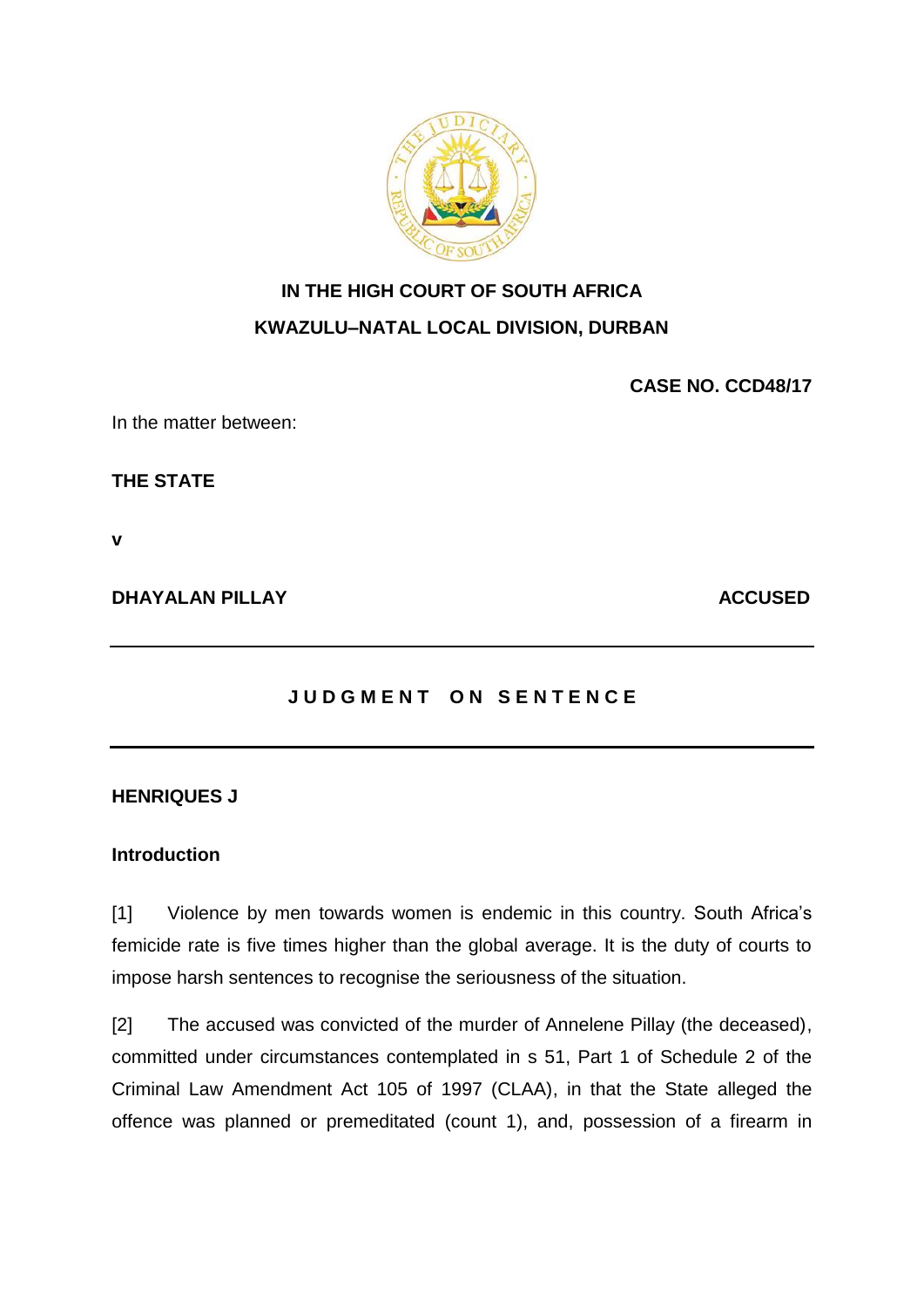contravention of s 3 of the Firearms Control Act 60 of 2000 read with s 51, Part II of Schedule 2 of the CLAA (count 2).

[3] Imposing sentence is one of the most difficult tasks which a presiding officer has to grapple with. It has been described as a 'painfully difficult problem' and it involves a careful and dispassionate consideration of all factors.

[4] The court must consider the factors referred to in *S v Zinn*, <sup>1</sup> being the interests of society, the personal circumstances of the accused and the nature of the offences that have been committed. The court must also consider the recognised objectives of sentencing being prevention, rehabilitation, deterrence and retribution.

[5] The seriousness of the offences, the circumstances under which they were committed and the victim are also relevant factors in respect of the last element of the triad. The personal circumstances of the accused including his age, education, dependants, his previous convictions (if any), his employment and other relevant conduct or activities call for consideration in respect of the second element. An appropriate sentence should also have regard to or serve the interests of society, as the first element of the *Zinn* triad, which is the protection of society's needs, and the deterrent of would-be criminals.

#### **Issue**

1

[6] The issue which concerns this court is whether to impose the prescribed minimum sentences of life imprisonment in respect of count 1 and 15 years' imprisonment in respect of count 2, or whether to deviate from such sentences?

## **Criminal Law Amendment Act**

[7] The minimum sentences have been ordained to be the sentences that must ordinarily be imposed unless the court finds substantial and compelling circumstances which justify a departure therefrom.<sup>2</sup> In addition the Supreme Court of Appeal has indicated that the minimum sentences must not be departed from for 'flimsy reasons' and are the starting point when imposing sentence.

<sup>1</sup> *S v Zinn* 1969 (2) SA 537 (A).

<sup>2</sup> *S v Malgas* 2001 (1) SACR 469 (SCA); s 51(3) of the Criminal Law Amendment Act 105 of 1997.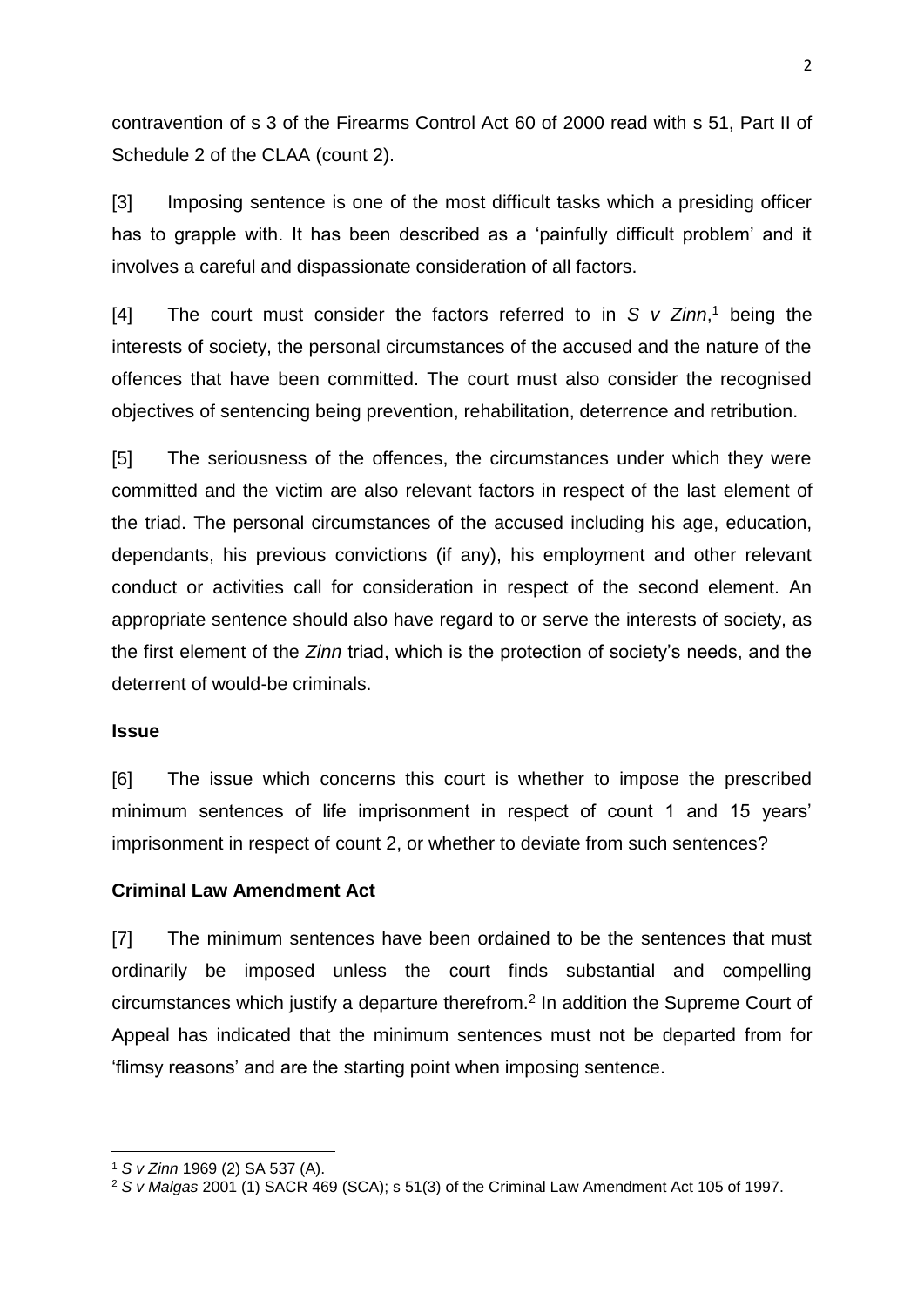[8] In terms of *S v Malgas*,<sup>3</sup> in the event of substantial and compelling circumstances not existing, then a sentencing court is entitled to depart from imposing the prescribed minimum sentences, if it is of the view that having regard to the nature of the offence, the personal circumstances of the accused, and the interests of society, it would be disproportionate and unjust to do so. This is often referred to as the proportionality test.

## **What are substantial and compelling circumstances?**

[9] When sentencing an accused person, a court has to evaluate all the evidence, including the mitigating and aggravating factors, to decide whether substantial and compelling circumstances exist. A court must be conscious of the fact that the legislature has ordained a particular sentence for such an offence and there must be truly convincing reasons to depart therefrom which reasons must be stipulated on the record.

[10] It is for this reason that courts have not attempted to define what is meant by substantial and compelling circumstances. This is in keeping with the principle that the imposition of sentence is pre-eminently the domain of a sentencing court. A court must consider all the circumstances of the case, including the many factors traditionally taken into account by courts when sentencing offenders. For circumstances to qualify as substantial and compelling, they need not be 'exceptional' in the sense that they are seldom encountered or rare, nor are they limited to those which diminish the moral guilt of the offender.

[11] Where a court is convinced, that after consideration of all the factors, an injustice would be done if the minimum sentence is imposed, then it can characterise such factors as constituting substantial and compelling circumstances and deviate from imposing the prescribed minimum sentence.

[12] In *S v Vilakazi<sup>4</sup>* the court explained that particular factors, whether aggravating or mitigating, should not be taken individually and in isolation as substantial or compelling circumstances. Ultimately, in deciding whether substantial and compelling circumstances exist, one must look at traditional mitigating and

1

<sup>3</sup> 2001 (1) SACR 469 (SCA).

<sup>4</sup> *S v Vilakazi* 2009 (1) SACR 552 (SCA).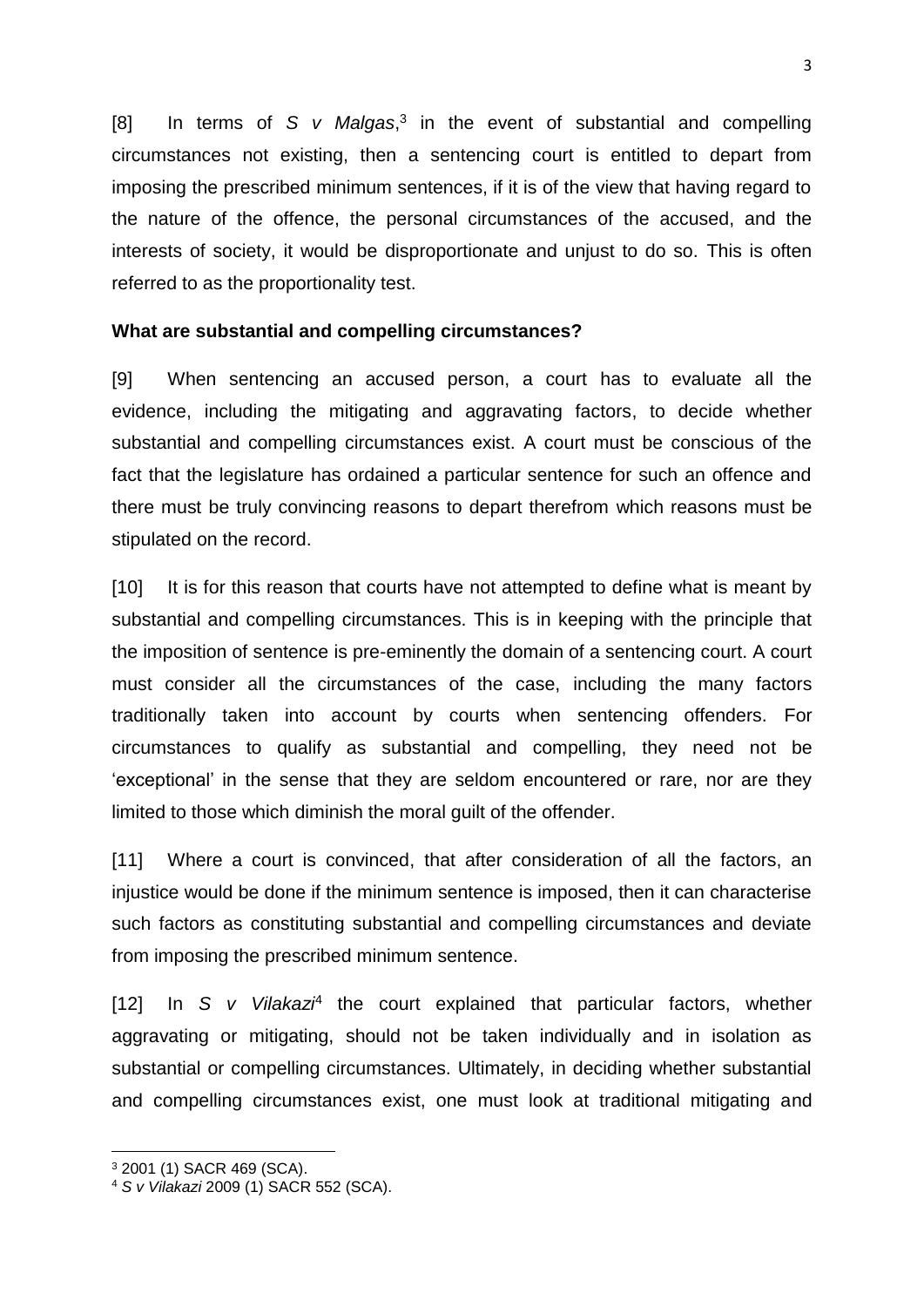aggravating factors and consider the cumulative effect thereof. When sentencing, a court takes into account the personal circumstances of an accused. However, only some of these carry sufficient weight to tip the scales in favour of the accused to impact on the sentence to be imposed. Often the fact that the accused is young and is a first offender has the effect of reducing a sentence, as there is potential for the offender not to repeat the crime and to be rehabilitated.

## **Mitigating and aggravating circumstances**

[13] The accused did not lead evidence in mitigation of sentence but Mr *Mkhumbuzi* made submissions from the bar to be considered by the court when sentencing the accused and which he argued should be regarded as substantial and compelling circumstances.

[14] Mr *Singh*, on behalf of the State, during the sentencing part of the proceedings, led the evidence of the deceased's sister Chrisantha Pillay, the evidence of Dr Hina the pathologist, and presented exhibit "1", which is the CCTV footage depicting the incident. This evidence was submitted to show that no substantial and compelling circumstances existed warranting a deviation from the prescribed minimum sentence, and in addition, to show that the offence in count 1 was planned and premeditated.

[15] I shall now deal with all the evidence and the submissions made by the parties during the sentencing proceedings and consider these and the triad of *Zinn* in determining the issue.

## **The offender: The personal circumstances of the accused**

[16] The accused is a 32 year old unmarried man with no children. Prior to his arrest he was involved in a relationship with the deceased and was looking forward to getting married and starting a family with her. He completed Grade 11 in 2002 but was unable to further his studies due to financial constraints. He comes from a family of four siblings who reside with their parents. From the age of five his father suffered ill-health to the extent that he was not able to support his family financially any more. His father required full-time care, day and night, and as a consequence his mother, who was the sole breadwinner in the family, assumed responsibility for raising all of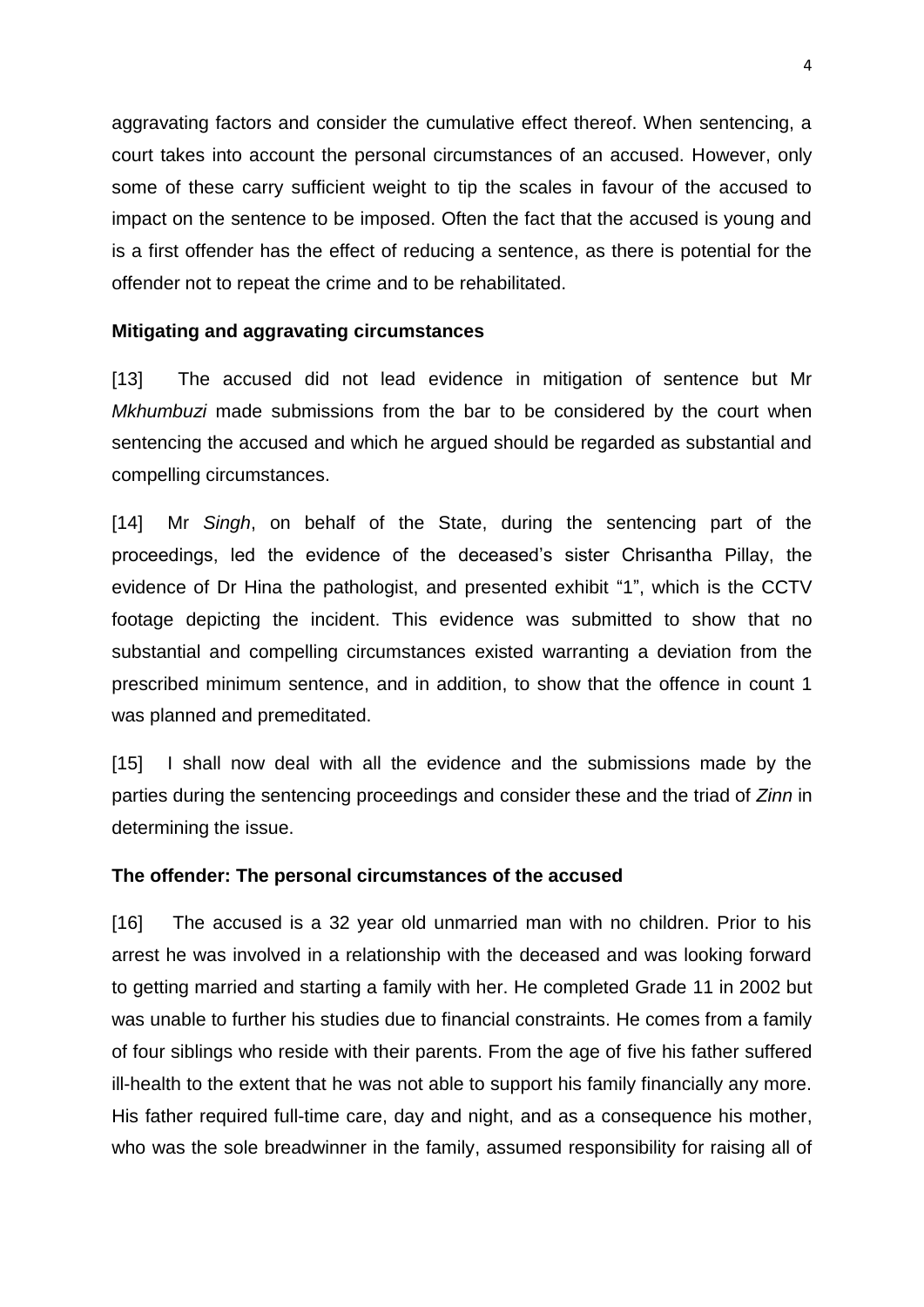his siblings and seeing to the responsibilities of the household. His mother was employed as a machinist at Rapp Clothing earning very little.

[17] After leaving school the accused obtained employment at Croxley Stationery as a despatcher earning approximately R2 000 per month. This was from 2003 to 2005. From 2006 to 2011 he was casually employed at Trade Centre as a stock counter, earning approximately R120 per day. This employment he secured with the assistance of his sister. From 2012 to 2014, he was employed at Transit Automovers and drove vehicles onto trucks for export to other countries and he earned R2 400 per month. Whilst so employed he acquired skills in mechanics and maintenance of the vehicles and was involved in repairs. In early 2016 he was employed at On Track Panel Beaters, despatching invoices and quotes for damaged vehicles and delivering vehicles to customers. He earned approximately R3 000 per month. Thereafter, his uncle, Bolten Chetty, purchased a fleet of taxis and because of his mechanical skills he was employed to work for him. He would be on call when vehicles broke down, day and night, in the Chatsworth area. In August 2016 he was with the driver repairing a taxi in the Welbedacht area and was attacked. During the attack he was robbed of his cell phone and cash and the sound system of the taxi. He was so traumatised by the incident that he purchased a firearm for his safety from someone in Umlazi and has been in possession of an unlicensed firearm since August 2016. He continued working for his uncle earning R3 500 per month together with additional cash incentives which he received from callouts. The rates that he received from the callouts depended on whether or not it was a day or night callout.

[18] He has no relevant previous convictions and no pending cases against him and is a first offender in respect of this offence and there is no indication that he has the propensity to perpetrate violent crimes. He was diagnosed with high blood pressure. Since his arrest on 29 November 2016, he has remained in custody, having abandoned his bail application. In March 2017, whilst in custody, his father died and he did not have an opportunity to pay his last respects. He is aware that the offences of which he has been convicted are serious, more so in relation to count 1, the murder of the deceased.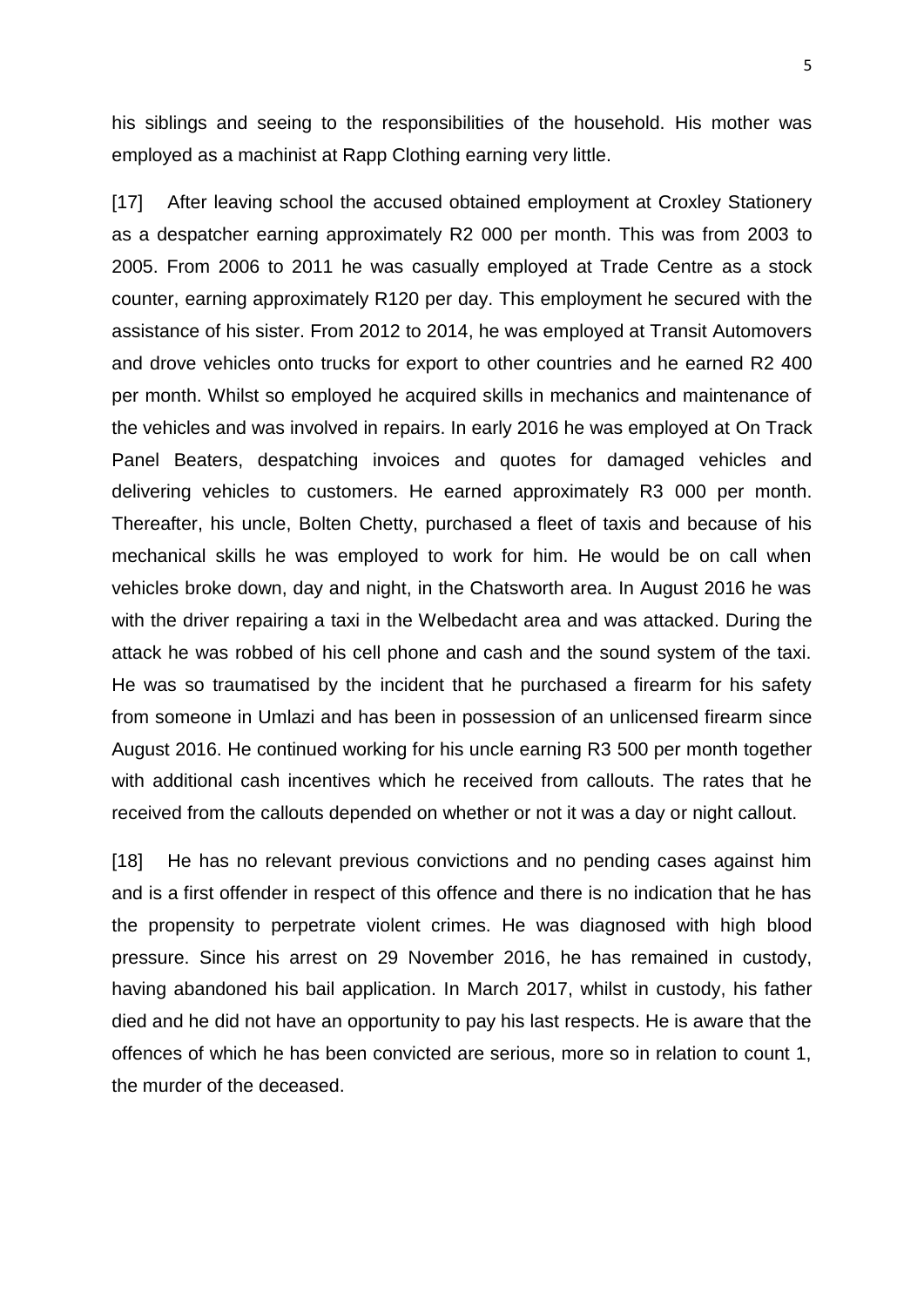[19] Mr *Mkhumbuzi* submitted the following were substantial and compelling circumstances warranting a deviation from the prescribed minimum sentences, namely:

- (a) The time the accused spent awaiting trial from the date of his arrest being 29 November 2016 up until the date of the conviction being 23 April 2018.
- (b) Secondly, that the accused abandoned his bail application and on all occasions that he appeared in court, expressed his intention to plead guilty. Pleas were drafted on two occasions but were not accepted by the State.
- (c) He was gainfully employed prior to his arrest and despite this, indicated an intention to plead guilty, knowing full well the nature of the sentence he was facing, being that of life imprisonment.
- (d) That in line with the decision in *S v Matyityi*<sup>5</sup> he has expressed true remorse and regret.
- (e) His mental and emotional state at the time of the offence must be considered and he ought to be seen as acting with diminished responsibility. He was deeply in love with the deceased and feared losing her after a relationship of ten years.
- (f) Immediately after he committed the offence he dropped the firearm at the scene. As he was driving to Chatsworth, had it not been for the intervention of his cousin who pleaded with him to hand himself over at the Chatsworth Police Station, he would have committed suicide.
- (g) At the time of his arrest, he co-operated fully with the police. Prior to his arrest he had been to the Chatsworth Police Station where he had attempted to hand himself over. He was told to wait for the next shift to come on duty. Whilst waiting there, he was experiencing extreme anxiety and did not stay and decided to go home and return later.
- (h) One must also not lose sight of the fact that this was a crime of passion and the State accepted the facts as contained in the s 112 plea, and there is no element of premeditation or planning.
- (i) Even though he had 23 minutes in which he sat in his vehicle and waited for the deceased to exit her place of employment, this time must be construed in

1

<sup>5</sup> *S v Matyityi* 2011 (1) SACR 40 (SCA).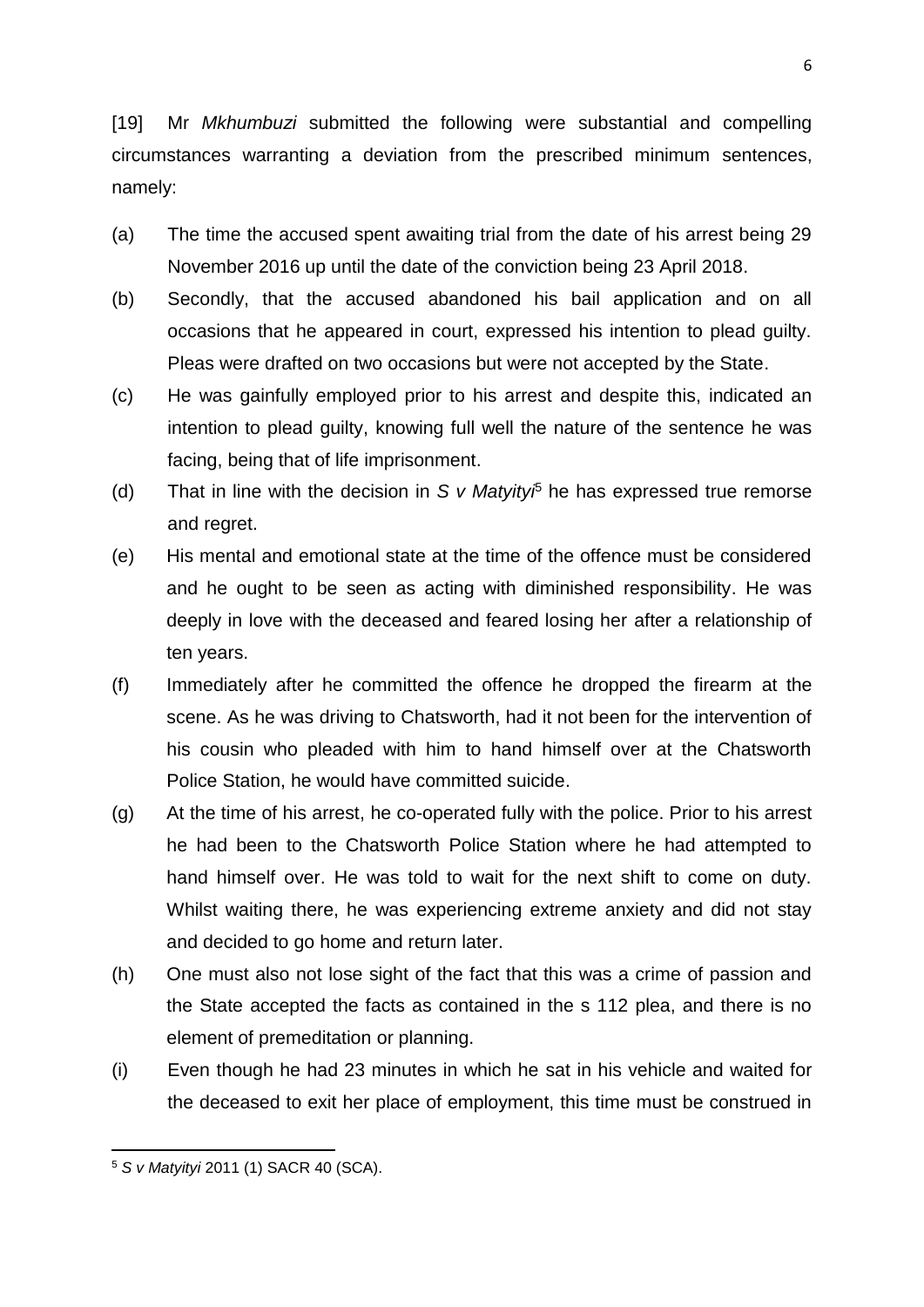favour of the accused. Even the Whatsapp messages exchanged do not exclude the fact that he operated within the parameters of a crime of passion. He had attended at her workplace after making two phone calls to her work only to be told that she was not there. The Whatsapp messages likewise show concern.

[20] If one considers the triad of *Zinn* any sentence imposed must contain an element of mercy. Although Mr *Mkhumbuzi* conceded that the interests of society, specifically the nature of the offence, pose great challenges insofar as sentencing is concerned, one must not lose sight of the fact that the accused is relatively young and that this is his first serious brush with the law.

[21] In support of his submission that this is a crime of passion and an instance of domestic violence, Mr *Mkhumbuzi* relied on several cases for the submission that an appropriate sentence, given the facts, is one of 15 to 20 years' imprisonment. He further submitted that the cases also acknowledge that incidences of domestic violence and femicide pose huge challenges in our society. The cases referred to namely *S v Mashao* 2015 JDR 2263 (GJ); *S v Magano* 2013 JDR 2733 (SCA) and *Mudau v State* (547/13) [2014] ZASCA 43 (31 March 2014). Despite the heinous nature of the crimes, sentences of 20 years' imprisonment were imposed. In *S v Jantjies* 2014 JDR 2004 (SCA) a sentence of 10 years' imprisonment was imposed. As pointed out by Mr *Mkhumbuzi* the facts in *Magano* above were similar to the facts of this matter.

I may add that although the sentences imposed in those cases serve as a guide, each case must be decided on the basis of its own facts.

#### **CCTV footage**

[22] In aggravation of sentence the State showed the CCTV footage, exhibit "1" depicting the shooting incident and the manner in which the deceased met her untimely death. It depicts the accused driving into the workplace of the deceased, not entering through the normal entrance, but using a side entrance. One notices the deceased exit her workplace approximately 23 minutes after the accused arrived and descend the steel fire escape stairs making her way to her vehicle. On reaching her vehicle, the accused is seen alighting from his motor vehicle, walking toward her.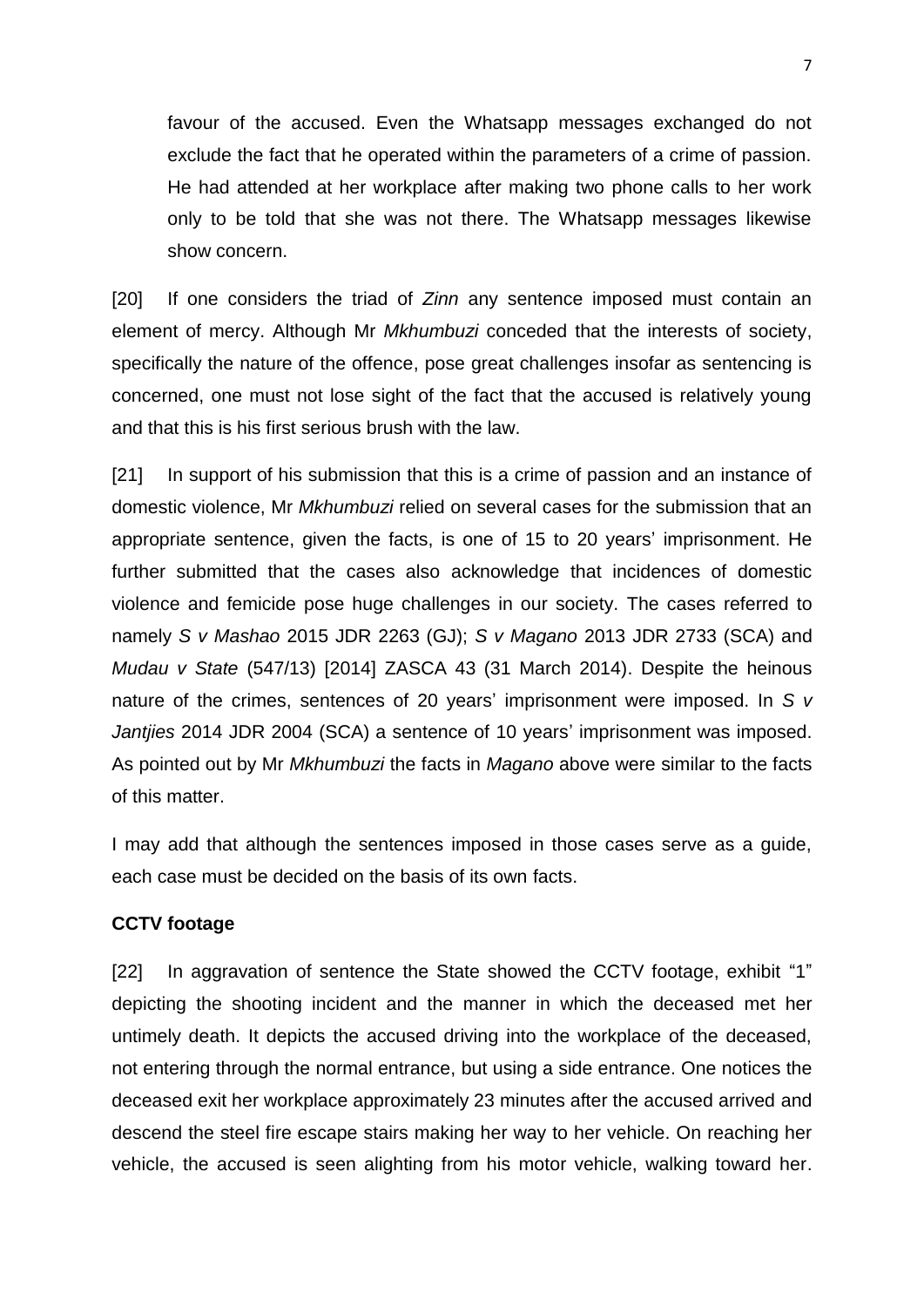She is then observed running up the stairs. He approaches and fires at her from underneath the stairs. She falls in a freefalling position. He is then seen dropping the firearm and running toward his motor vehicle. He is then observed driving away using the same route that he entered. A witness, a fellow employee, is seen exiting on the fire escape and observing the deceased, and the accused driving away from the scene. The footage corroborates Dr Hina's findings that the gunshot wounds were distant entry wounds and also appears to be consistent with the facts as contained in the accused's s 112(2) plea.

#### **The medical evidence**

[23] Dr Ziphozethu Balbalwa Hina, a state pathologist, confirmed that she completed the post-mortem report in respect of the deceased on 30 November 2016. Her chief post-mortem findings are contained in exhibit "C" and record the cause of death as being perforating gunshot wound to the head. She testified that there were several wounds to the head with skull fractures, base of skull fractures, subarachnoid haemorrhaging and brain lacerations. There was also blood aspirated in the deceased's lungs which meant that the deceased survived for approximately ten minutes after the incident. An aggravating feature of the fall from the steel stairs of the fire escape was that she struck her head with such force as she fell that she sustained a hinge type fracture of the skull.

#### **The relationship between the deceased and the accused**

[24] The deceased's sister Chrisantha Pillay testified that the deceased was five years older than her and that she was employed at Bridgeport Shipping for approximately two years as a customer service controller. She did not approve of the relationship with the accused and indicated that the accused was very abusive and derogatory of her sister. She indicated that the deceased expressed no desire to marry the accused and because they were very close, the deceased would have certainly mentioned it to her. She further indicated that the relationship between the deceased and the accused ended when the deceased backed away from him around about 31 March 2016 shortly after her birthday.

[25] She confirmed that on the day she died the deceased was in communication with her and an exchange of Whatsapp messages took place. She confirmed that in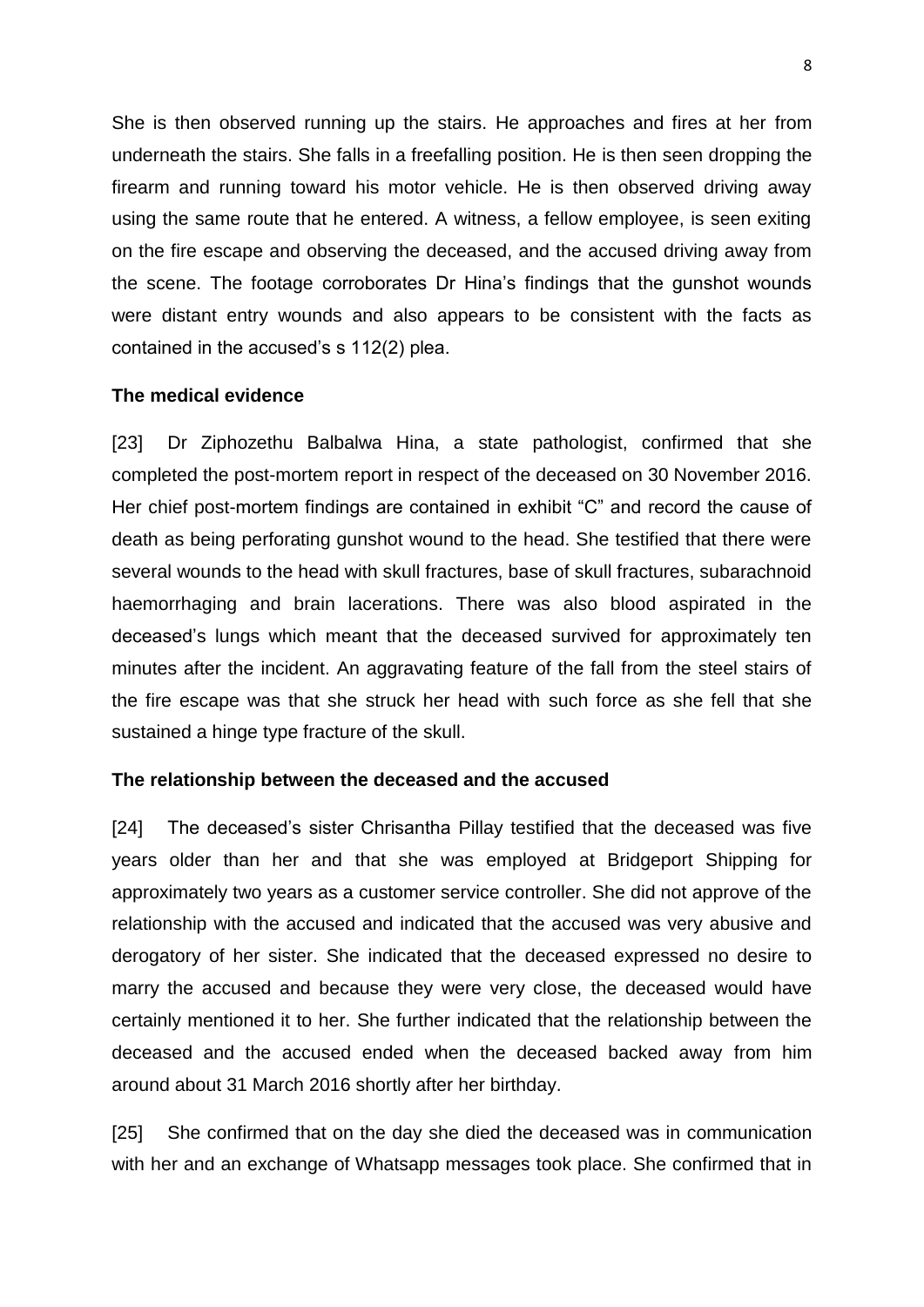these Whatsapp messages her sister indicated that she was scared of the accused and that the accused had called Tracker and concocted a story to establish her whereabouts after he had been unsuccessful in contacting her at her place of employment. She confirmed that despite the problems she alluded to and the nature of the accused's behaviour, her sister chose to stay with him for ten years.

[26] She also testified about the qualities of the deceased and the impact the deceased's death had on their family especially her parents.

[27] Mr *Singh* submitted that in respect of count 1 there are no substantial and compelling circumstances warranting a deviation from the prescribed minimum sentence. He acknowledged however that this was a crime of passion although to a limited extent. He indicated that whilst he must concede that the accused displayed some diminished responsibility, he behaved like someone who was determined to end the life of the deceased shortly before her death. He conceded however that since his arrest the accused indicated he wanted to plead guilty.

[28] Although the accused has shown some remorse, he submitted that this is not genuine remorse and referred to the decision in *S v Matyityi* above para 13 when Ponnan JA said the following:

'There is, moreover, a chasm between regret and remorse. Many accused persons might well regret their conduct, but that does not without more translate to genuine remorse. Remorse is a gnawing pain of conscience for the plight of another. Thus genuine contrition can only come from an appreciation and acknowledgement of the extent of one's error. Whether the offender is sincerely remorseful, and not simply feeling sorry for himself or herself at having been caught, is a factual question. It is to the surrounding actions of the accused, rather than what he says in court, that one should rather look. In order for the remorse to be a valid consideration, the penitence must be sincere and the accused must take the court fully into his or her confidence. Until and unless that happens, the genuineness of the contrition alleged to exist cannot be determined. After all, before a court can find that an accused person is genuinely remorseful, it needs to have a proper appreciation of, inter alia: what motivated the accused to commit the deed; what has since provoked his or her change of heart; and whether he or she does indeed have a true appreciation of the consequences of those actions.' (Footnotes omitted)

[29] Having regard to the various annexures being "E" and "F", he indicated that the last communication between the accused and the deceased via cell phone was 2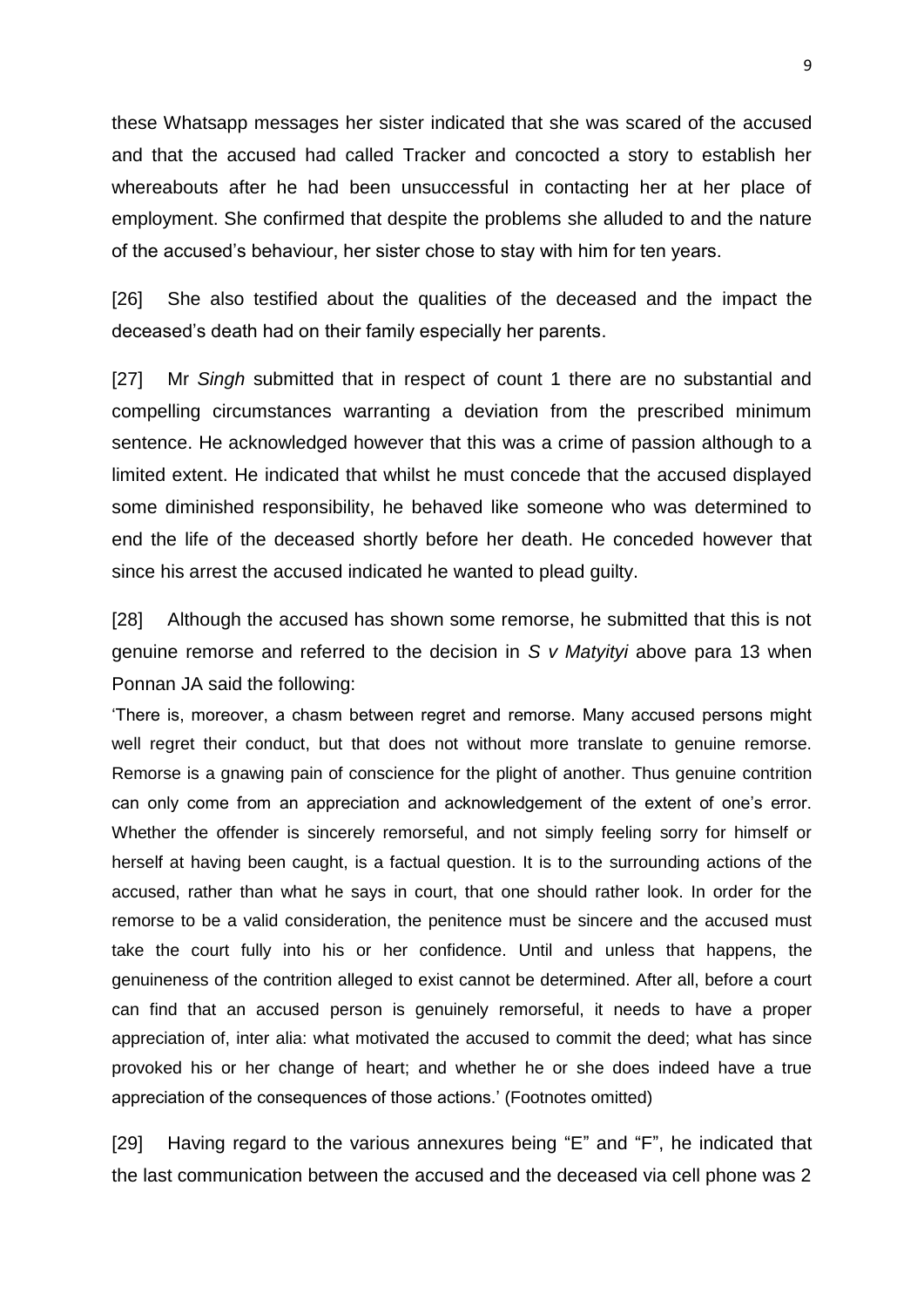November 2016. Thereafter, the records indicate the next time he contacted her was some 27 days later on 29 November 2016.

[30] He submitted that the offence was premeditated or planned for the following reasons:

- (a) The relationship between the deceased and the accused had terminated. The accused went to the deceased's workplace under false pretences. He submitted that this is evident from the Whatsapp exchange between the deceased and her sister and the fact that he had to concoct a story with Tracker to obtain her whereabouts. If he wanted to see her, Mr *Singh* submitted, he could simply have gone inside the workplace and not waited for her to exit. This he submitted was a deliberate act indicating that this was thought through and not a spur of the moment decision he made.
- (b) In addition, he indicated that from the CCTV footage it is evident that the accused waited for approximately 23 minutes outside the deceased's workplace. This he indicated gave him enough time to reconcile himself to the fact that he intended to kill her and went there for that purpose. He had time to resile from his pre-planned decision. In addition, given the timeline of the shooting and the fact that it happened so quickly, is indicative he submitted, of the fact that he went there to kill her. The fact that he did not use the normal entrance and entered and exited through the unattended side entrance where there is no security was indicative of this and that it was a carefully thought out plan.
- (c) He further submitted that if one looks at the cell phone records, these indicate the deceased and the accused's last telephone contact occurred on 2 November. The accused had 27 days to plan the offence.

[31] He submitted that given the circumstances of this offence the prescribed minimum sentence was appropriate. Society demanded such sentences be imposed given the incidences of femicide and domestic violence.

#### **Interests of society**

[32] Society demands that offenders be punished for their crimes. Given the nature of the offences which have become endemic in our society, the legislature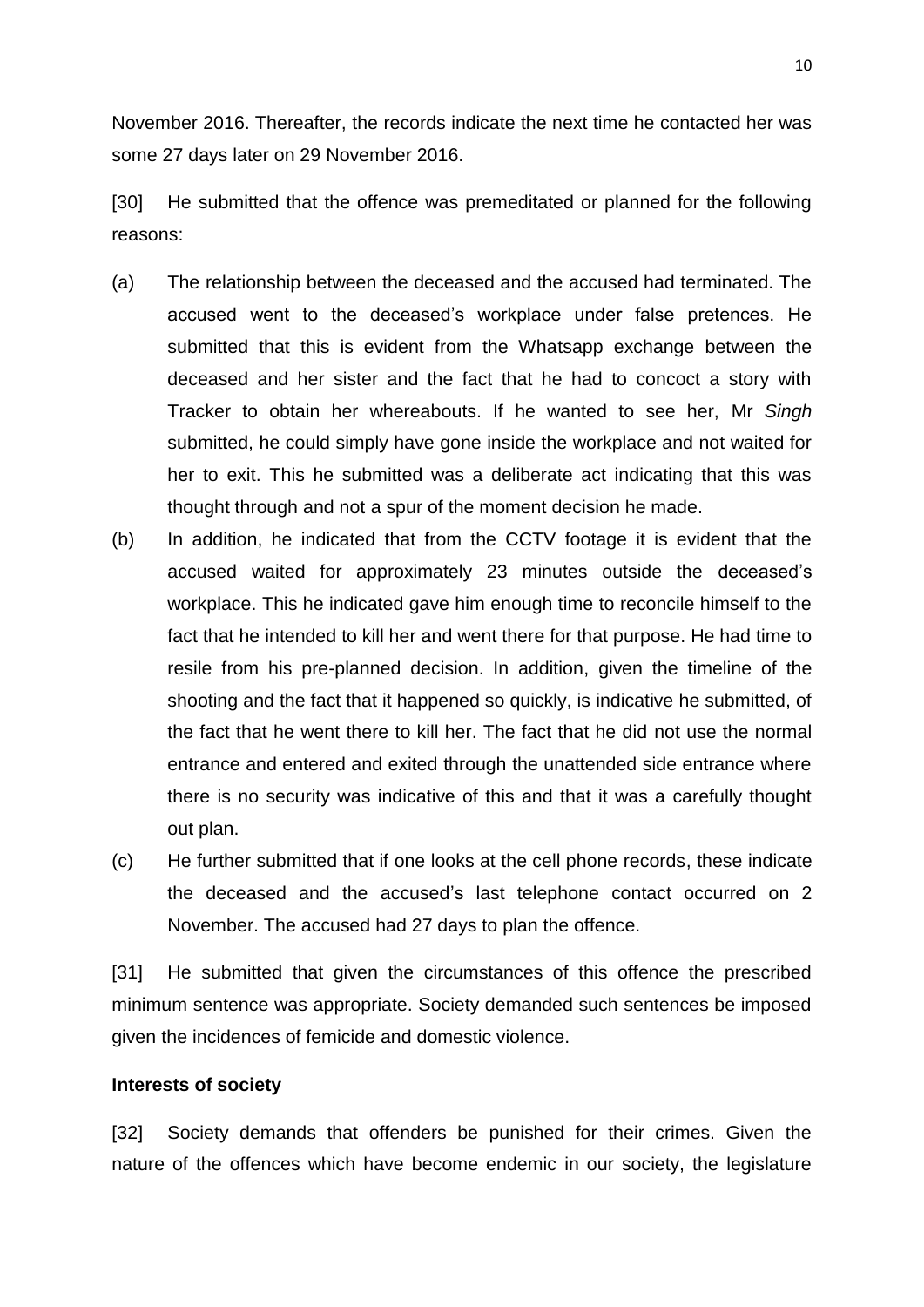saw it fit to enact the CLAA. I am aware of the huge public presence both in the lower court and when this matter commenced. Despite this, however, a court must not overemphasise one factor and ultimately a balance must be struck. In *S v*  Kruger<sup>6</sup> the court remarked '[p]unishing a convicted person should not be likened to taking revenge'. In my view every sentence that must be imposed must be tempered with a degree of mercy no matter the crime.

[33] A sentencing court must not over-emphasise the public interest and general deterrence. The Supreme Court of Appeal in *S v Scott-Crossley*<sup>7</sup> para 35 said the following:

'Plainly any sentence imposed must have deterrent and retributive force. But of course one must not sacrifice an accused person on the altar of deterrence. Whilst deterrence and retribution are legitimate elements of punishments, they are not the only ones, or for that matter, even the overriding ones.'

The judgment further states at para 35:

'It is true that it is in the interests of justice that crime should be punished. However, punishment that is excessive serves neither the interests of justice nor those of society.'

[34] As our courts have often said the object of sentencing is to serve the public interest and not satisfy public opinion. In *S v Mhlakaza & another*<sup>8</sup> at 518f-g Harms JA held the following:

'It remains the court's duty to impose fearlessly an appropriate and fair sentence even if the sentence does not satisfy the public.'

Referring to Chaskalson P in *S v Makwanyane & another*<sup>9</sup> paras 87-89 in which the court said the following:

'. . . public opinion may have some relevance to the enquiry, but, in itself, it is no substitute for the duty vested in the court; the court cannot allow itself to be diverted from its duty to act as an independent arbiter by making choices on the basis that they will find favour with the public…"righteous anger should not becloud judgment".'

<sup>6</sup> *S v Kruger* 2012 (1) SACR 369 (SCA) para 11.

<sup>7</sup> *S v Scott-Crossley* 2008 (1) SACR 223 (SCA).

<sup>8</sup> *S v Mhlakaza & another* 1997 (1) SACR 515 (SCA).

<sup>9</sup> *S v Makwanyane & another* 1995 (2) SACR 1 (CC).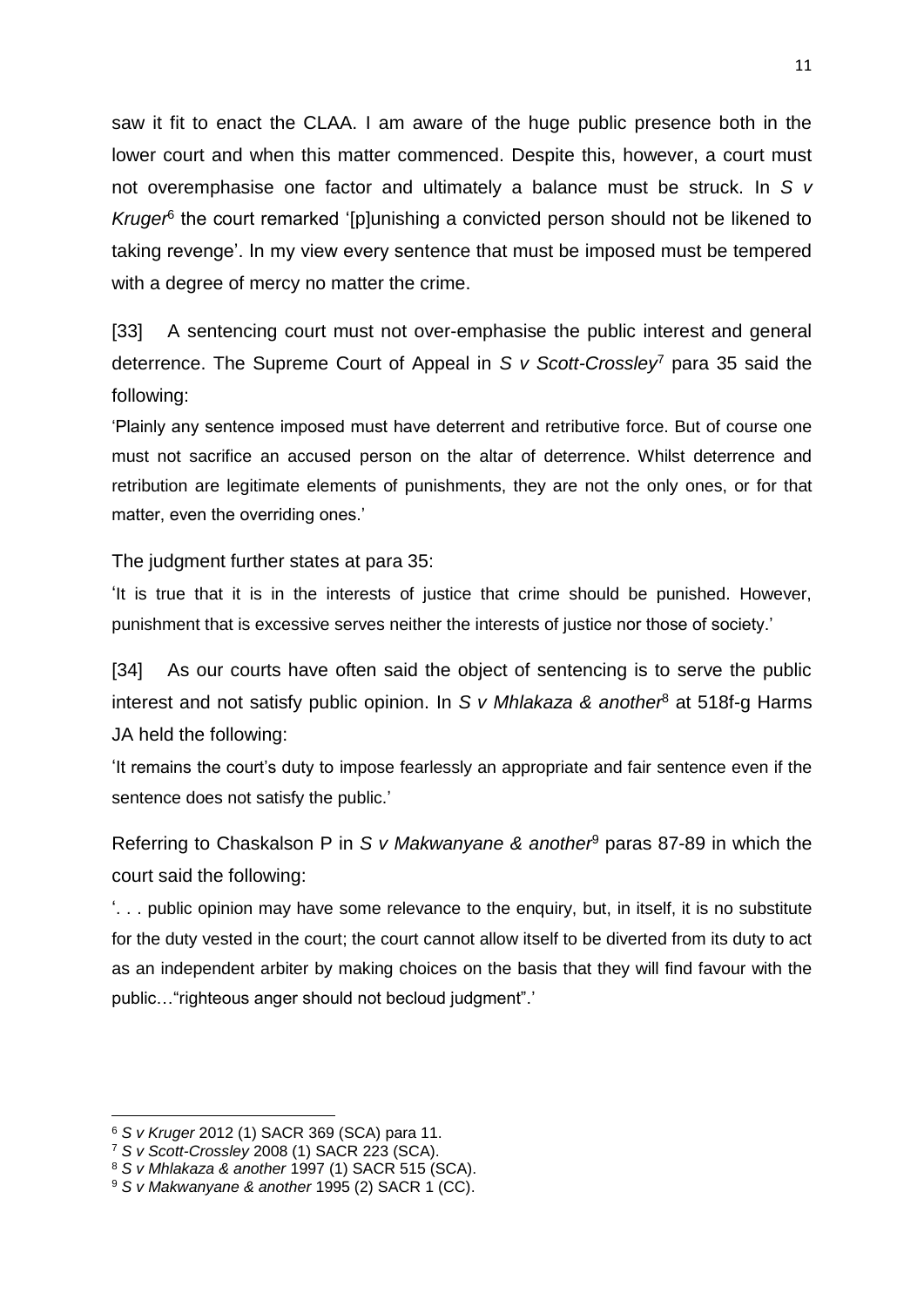[35] Of relevance to the determination of an appropriate sentence is whether the offence in count 1 was planned or premeditated. In *S v Raath*<sup>10</sup> para 16 the court dealt with this:

'Planning and premeditation have long been recognised as aggravating factors in the case of murder. See *S v Khiba* 1993 (2) SACR 1 (A) at 4 and *S v Malgas* 2001 (1) SACR 469 (SCA) (2001 (2) SA 1222; [2001] 3 All SA 220) at para 34. As Terblanche *Guide to Sentencing in South Africa* 2 ed states at 6.2.2, planned criminality is more reprehensible than unplanned, impulsive acts. However, there must be evidence that the murder was indeed premeditated or planned. See for example *S v Makatu* 2006 (2) SACR 582 (SCA) at paras 12-14. The concept of a planned or premeditated murder is not statutorily defined. We were not referred to, and nor was I able to find, any authoritative pronouncement in our case law concerning this concept. By and large it would seem that the question of whether a murder was planned or premeditated has been dealt with by the court on a casuistic basis. The *Concise Oxford English Dictionary* 10 ed, revised, gives the meaning of premeditated as to "think out or plan beforehand" whilst "to plan" is given as meaning "to decide on, arrange in advance, make preparations for an anticipated event or time". Clearly the concept suggests a deliberate weighing-up of the proposed criminal conduct as opposed to the commission of the crime on the spur of the moment or in unexpected circumstances. There is, however, a broad continuum between the two poles of a murder committed in the heat of the moment and a murder which may have been conceived and planned over months or even years before its execution. In my view only an examination of all the circumstances surrounding any particular murder, including not least the accused's state of mind, will allow one to arrive at a conclusion as to whether a particular murder is "planned or premeditated". In such an evaluation the period of time between the accused forming the intent to commit the murder and carrying out this intention is obviously of cardinal importance but, equally, does not at some arbitrary point, provide a ready-made answer to the question of whether the murder was "planned or premeditated".'

#### **Circumstances of the offence**

[36] The facts on which the accused was convicted were dealt with extensively in his s 112 plea. The accused indicates that he had been in an intimate relationship with the deceased from 4 November 2006 and they had agreed that they would marry at the end of 2017. In early November 2016 he received information of a clandestine relationship which the deceased was involved in with a third party.

<sup>10</sup> *S v Raath* 2009 (2) SACR 46 (C).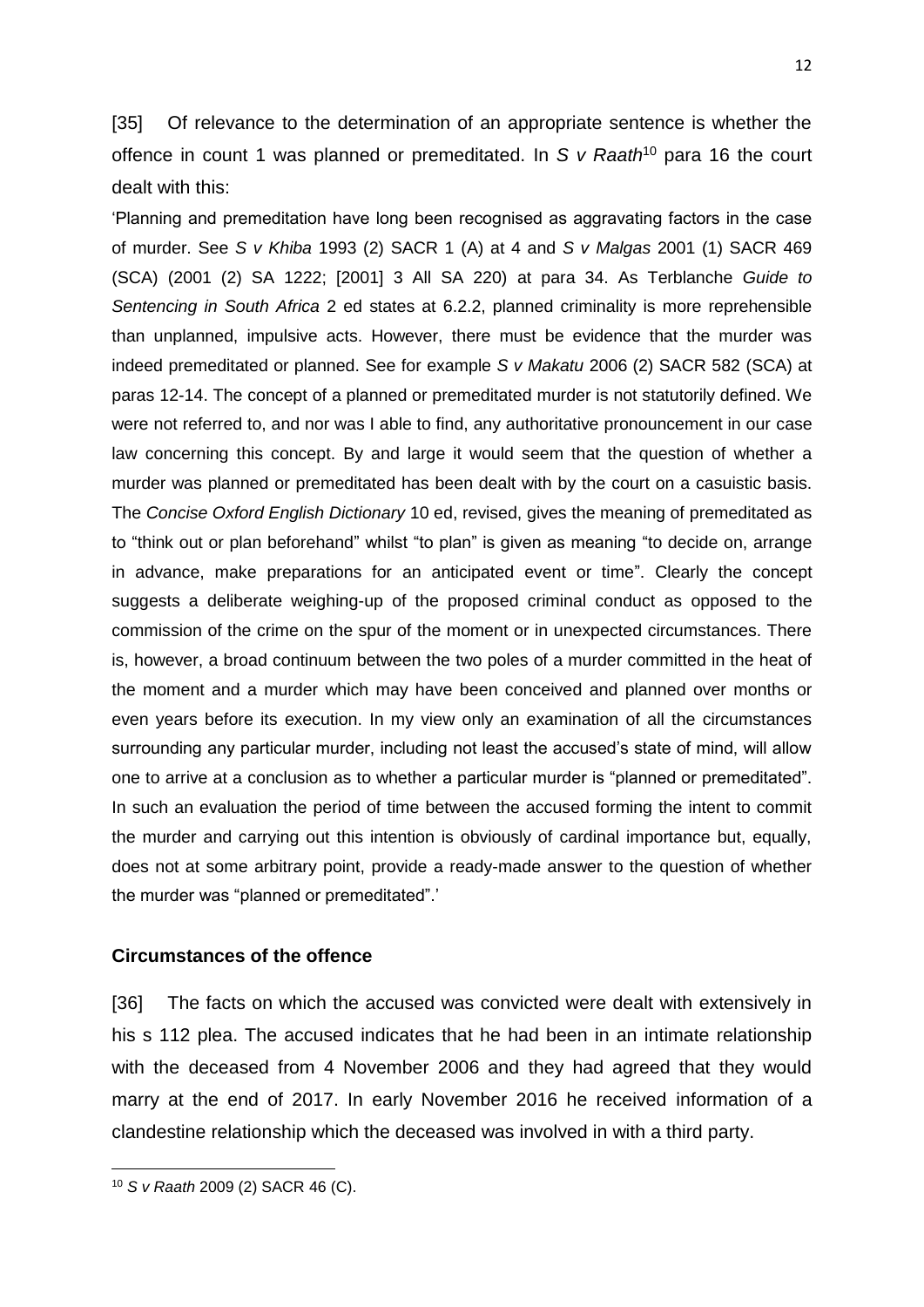[37] The accused indicates that he contacted the deceased on several occasions to establish the truth of what had been reported to him but the deceased avoided contact with him. As a consequence he was of the view that what he had been told had a ring of truth to it and knew that he was losing the deceased. He attempted to get hold of her on the morning of 29 November 2016. After several failed attempts to contact the deceased at work or on her cellphone, and her family, the accused contacted the tracker company Netstar and was informed that the deceased's vehicle was somewhere in the Bluff. He then drove to her workplace and parked not far from the offices waiting for her.

[38] When he saw her exiting the door and proceeding down a steel staircase to her vehicle, he drove his vehicle toward her vehicle and called out her name. When the deceased saw him she ran away to the staircase. Enraged by her conduct, he chased after her with the unlicensed firearm and fired several shots in her direction. He panicked, dropped the firearm and drove to the Chatsworth Police Station accompanied by his cousin. On his arrival at the police station he was told to wait until the next shift. Because he was anxious and shaking he went home to sleep and at about 23h00 the police arrived and arrested him.

[39] There is nothing on the facts as pleaded and accepted by the State to indicate that in the time preceding the shooting, the accused formed an intention or plan to kill the deceased. There is nothing to suggest that he deliberately armed himself with the firearm and went to her workplace with the sole intention to kill her. His actions, although deadly and tragic, cannot change what appears to be the spur of the moment act of a man in an emotional rage, into a planned and premeditated murder.

[40] There is nothing to suggest that this was not a crime of passion at a time when the accused was emotionally riled. It does not detract from the seriousness of the offence but helps one appreciate the accused's behaviour. In *S v Mvamvu*<sup>11</sup> Mthiyane JA described an essential characteristic of a crime of passion 'as one committed without rational reflection whilst the perpetrator is influenced by barely controllable emotion'. In such instances the circumstances of such a murder are considered substantial and compelling circumstances.

<sup>11</sup> *S v Mvamvu* 2005 (1) SACR 54 (SCA) para 13.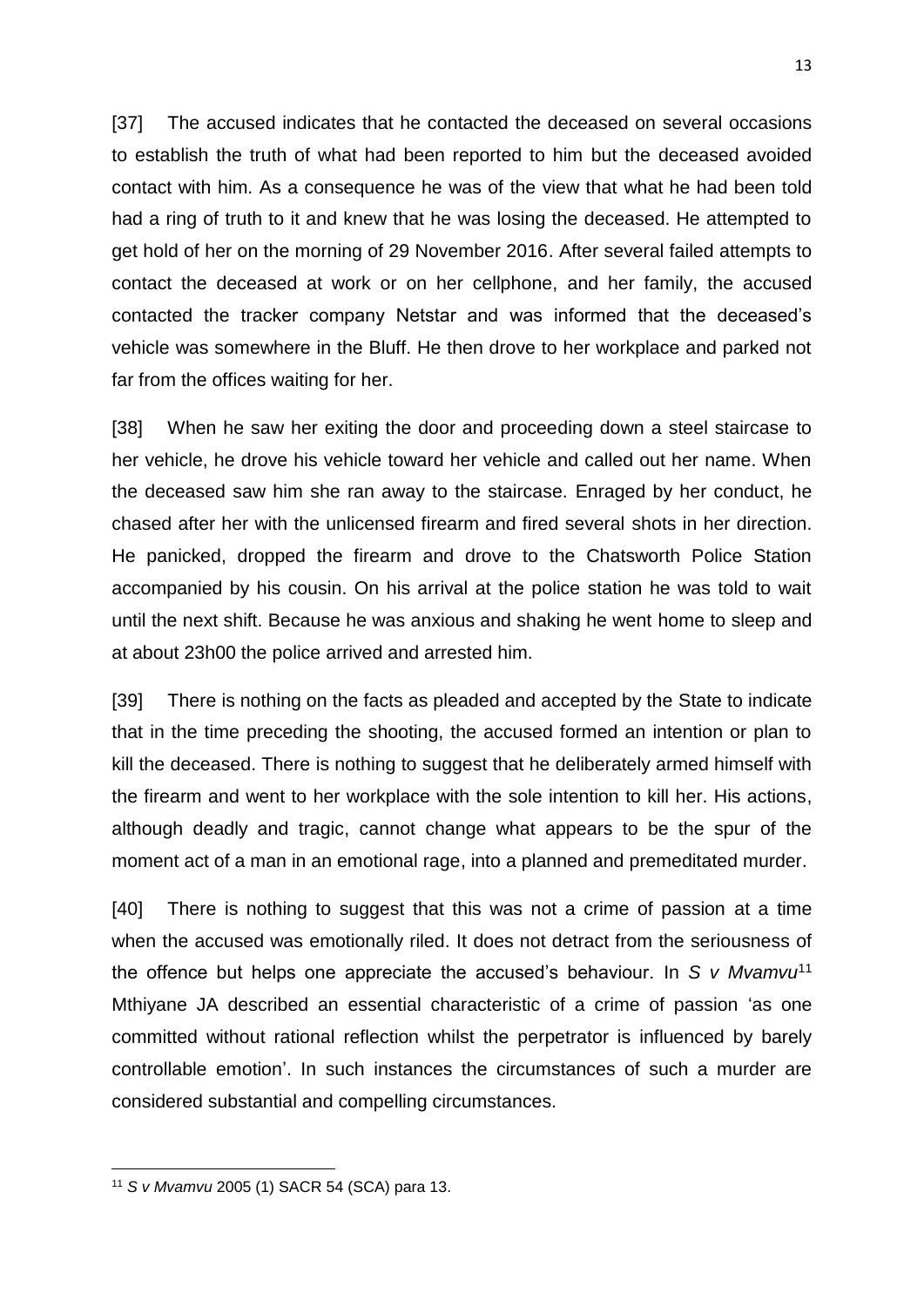[41] As was held in *S v Mathe*<sup>12</sup> an accused person would be considered to have acted in circumstances with reduced powers of restraint and self-control.

[42] Whilst acknowledging the circumstances under which the deceased met her untimely death, I am of the view that on the facts of the matter, substantial and compelling circumstances exist warranting a deviation from the prescribed minimum sentences. Although the accused's conviction is one which falls within the purview of Part 1 of Schedule 2 to the CLAA, on the objective facts alluded to by Mr *Singh* and on the contents of his plea, I am unable to find that the offence in count one was planned or premeditated. I say this mindful of the interests of society. One has to view these against the facts pleaded and the personal circumstances of the accused.

[43] Mr *Singh* acknowledged that the accused displayed remorse and voiced an intention to plead guilty from the time of arrest. I am of the view that this remorse was genuine. Although he waited for the deceased for 23 minutes and the shooting was relatively quick, there is nothing on the facts pleaded and the evidence presented to indicate he was armed with the firearm with the sole intention of killing her. In addition, Mr *Singh* acknowledged the accused acted with diminished responsibility.

## **Possession of the firearm**

[44] At the hearing of the matter I raised with Mr *Singh* the conviction in respect of this offence. In his s 112 plea the accused pleaded guilty to contravening the provisions of s 3 of the Firearms Control Act read with s 51(2) and Part II of Schedule 2 to the CLAA. In essence he admitted to being in possession of a semiautomatic pistol which had a serial number obliterated without holding a licence therefor. When I indicated to him that strictly speaking this was a contravention of s 4 of the Firearms Control Act, he indicated that although this issue was debated in his office, the plea was accepted on the basis of a contravention of s 3. He submitted in this regard that given the case authority the appropriate sentence in this regard would be no less than seven years in respect of this conviction.

[45] The prescribed minimum sentence in respect of a contravention of s 3 is 15 years' imprisonment. Having regard to the decision in *S v Madikane*<sup>13</sup> it would

<sup>12</sup> *S v Mathe* 2014 (2) SACR 298 (KZD),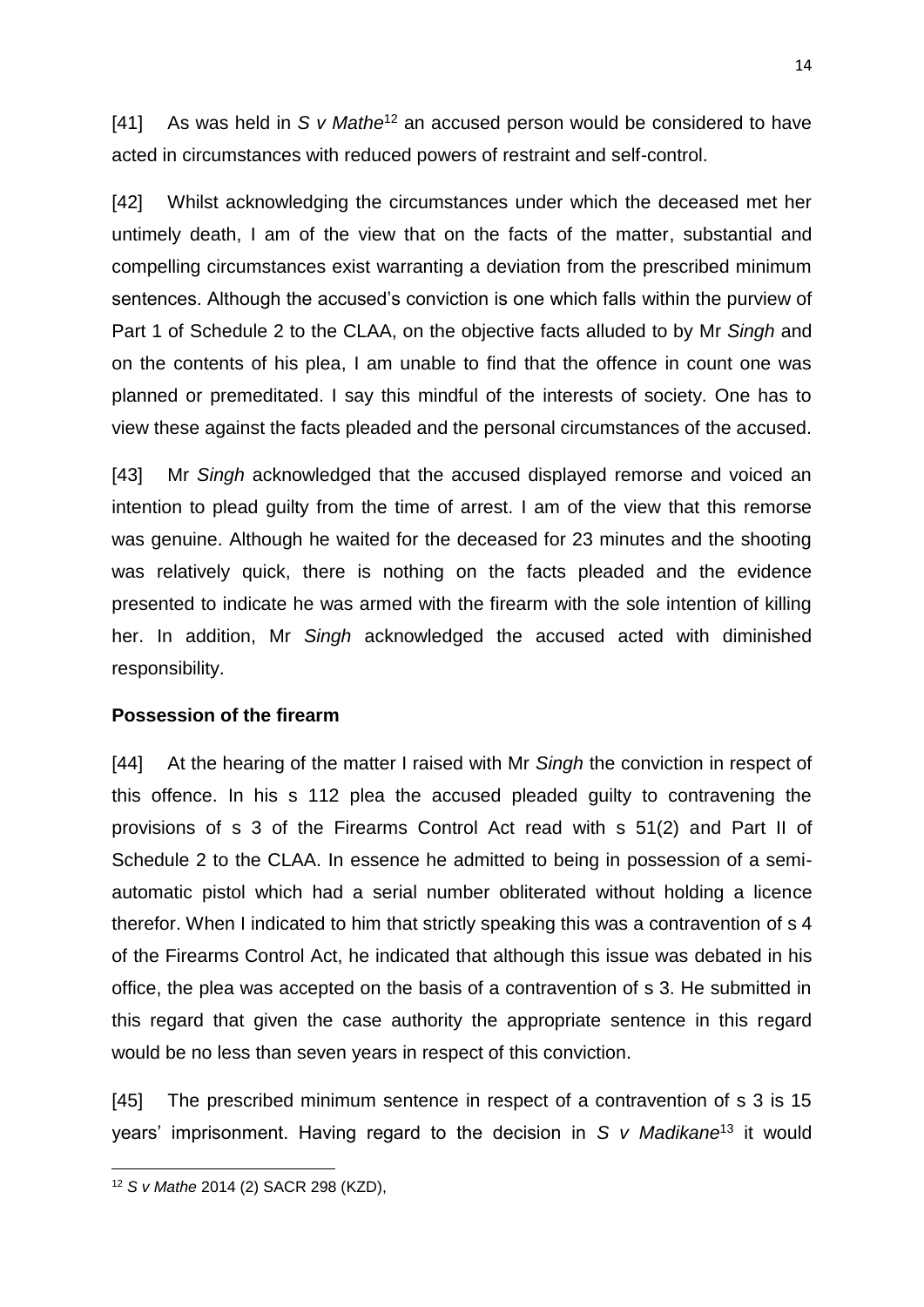appear that the sentences imposed varied but those imposed are no greater than seven years' imprisonment, depending on the facts of a particular case. It was also pointed out by Mr *Singh* that if one has regard to exhibit "D", which is the ballistics report, the barrel of the pistol was cracked and could not be tested for safety reasons. It would appear that the firearm posed a threat even to the life of the accused.

[46] In his s 112 plea, the accused admits to being in possession and control of the firearm without a valid licence. In addition it is clear that he admits that the serial number for the firearm was obliterated. The accused appears to have obtained the firearm in August for safety reasons. He thus appears to have been in possession of the firearm for a period of time and kept same with him for work purposes. There is nothing to gainsay that.

[47] Mr *Mkhumbuzi* submitted that in relation to the conviction in respect of count 2, the State in the exercise of its prerogative, charged the accused with a contravention of s 3 and not with a contravention of s 4. The accused has provided an explanation of how he acquired the firearm. He has submitted that whatever sentence is imposed in respect of count 2 the court ought to consider the cumulative effect thereof and order the sentences to run concurrently given the fact that the firearm was used in the commission of the offence in count 1.

[48] Ordinarily where offences occur and they are closely related in time and place to each other, the court in considering the cumulative effect of the sentence, often orders sentences on two counts to run concurrently.

[49] Regrettably this is not one of those cases. It is correct that the firearm was used in the murder of the deceased in count 1. However the accused through his legal representative indicated that he was in possession of the firearm for a considerable period of time prior to the incident. It is clear that after the incident during which he and the driver were robbed and assaulted, he consciously made a decision to purchase an unlicensed firearm and remain in possession thereof. This in my mind indicates that the firearm was purchased for a different purpose and under those circumstances, although used in the commission of the offence in count 1 the

<sup>13</sup> *S v Madikane* 2011 (2) SACR 11 (ECG).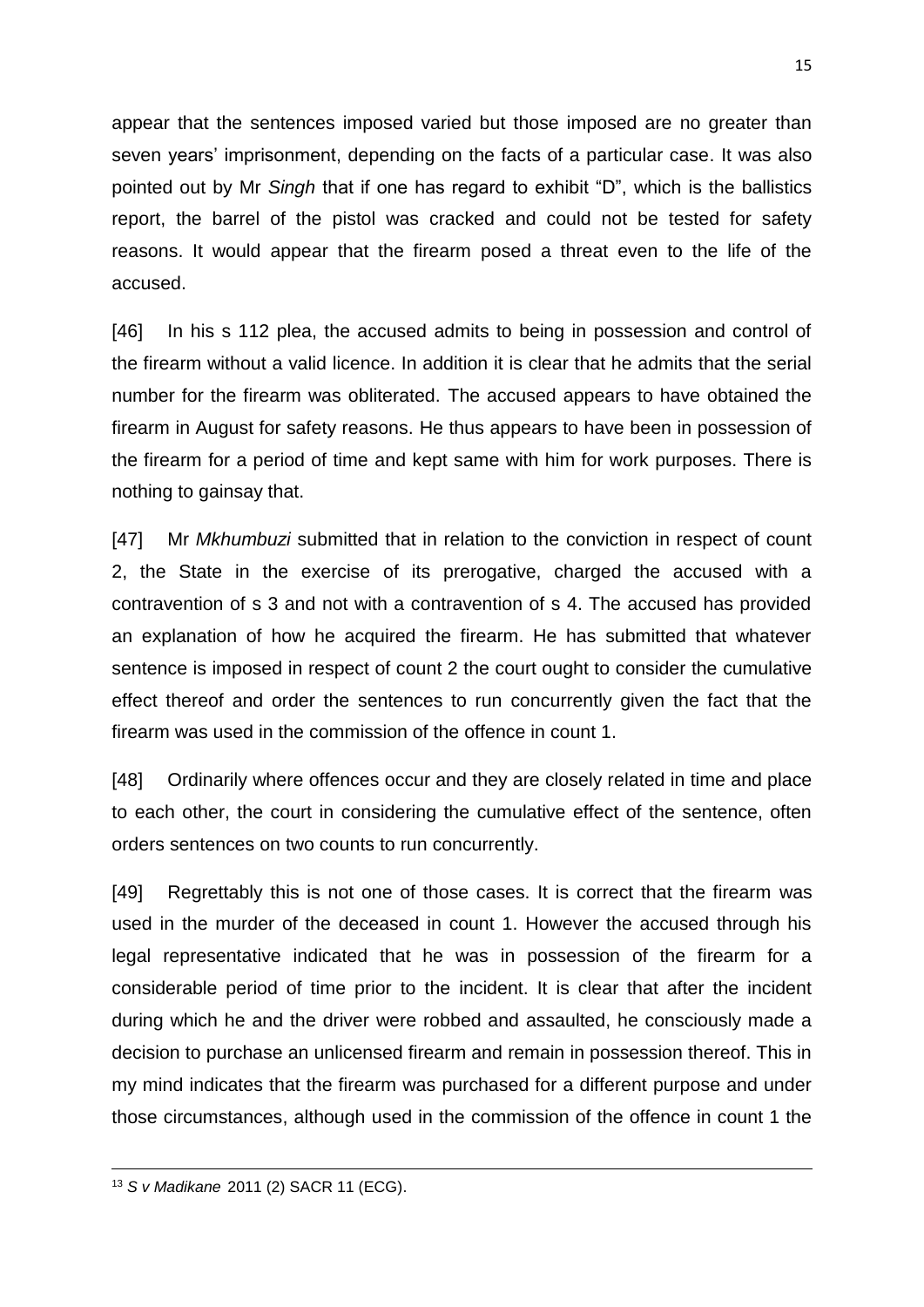sentence imposed in respect of this count must take these facts into consideration as well. There is no reason to order the sentences to run concurrently.

# **Conclusion**

[50] In coming to an appropriate sentence in respect of both these counts, the following must be borne in mind, namely:

- (a) Although the accused in respect of count 1 pleaded guilty to murder read with s 51 Part I in Schedule 2 of the CLAA, the State accepted this plea based on the facts submitted in his s 112(2) statement.
- (b) The deceased and the accused were involved in a relationship for approximately ten years.
- (c) Even though her sister Chrisantha Pillay testified that the deceased wanted nothing to do with the accused and according to her the relationship ended at the end of March after the deceased's birthday, it would appear that there was communication between the deceased and the accused at least until the beginning of November 2016.
- (d) Although her sister testified that the relationship between the deceased and the accused was a troubled one and that he was often demanding, abusive and disrespectful toward the deceased, there was no evidence placed on record to indicate that this was an abusive relationship and that the deceased was being stalked by the accused. In fact Ms Pillay confirmed that despite the problems, the deceased was in the relationship with the accused for some ten years.
- (e) Two families have been affected by this tragedy, the family of the deceased but also the family of the accused, their lives irreversibly altered for ever.
- (f) No sentence will ever bring back the deceased. Whilst this may be cold comfort for the family of the deceased, I am reminded of what the court stated in *S v Rabie*<sup>14</sup> that '[p]unishment should fit the criminal as well as the crime, be fair to society, and should be blended with a measure of mercy according to the circumstances'.

<sup>16</sup>

**<sup>.</sup>** <sup>14</sup> *S v Rabie* 1975 (4) SA 855 (A) at 862G-H.